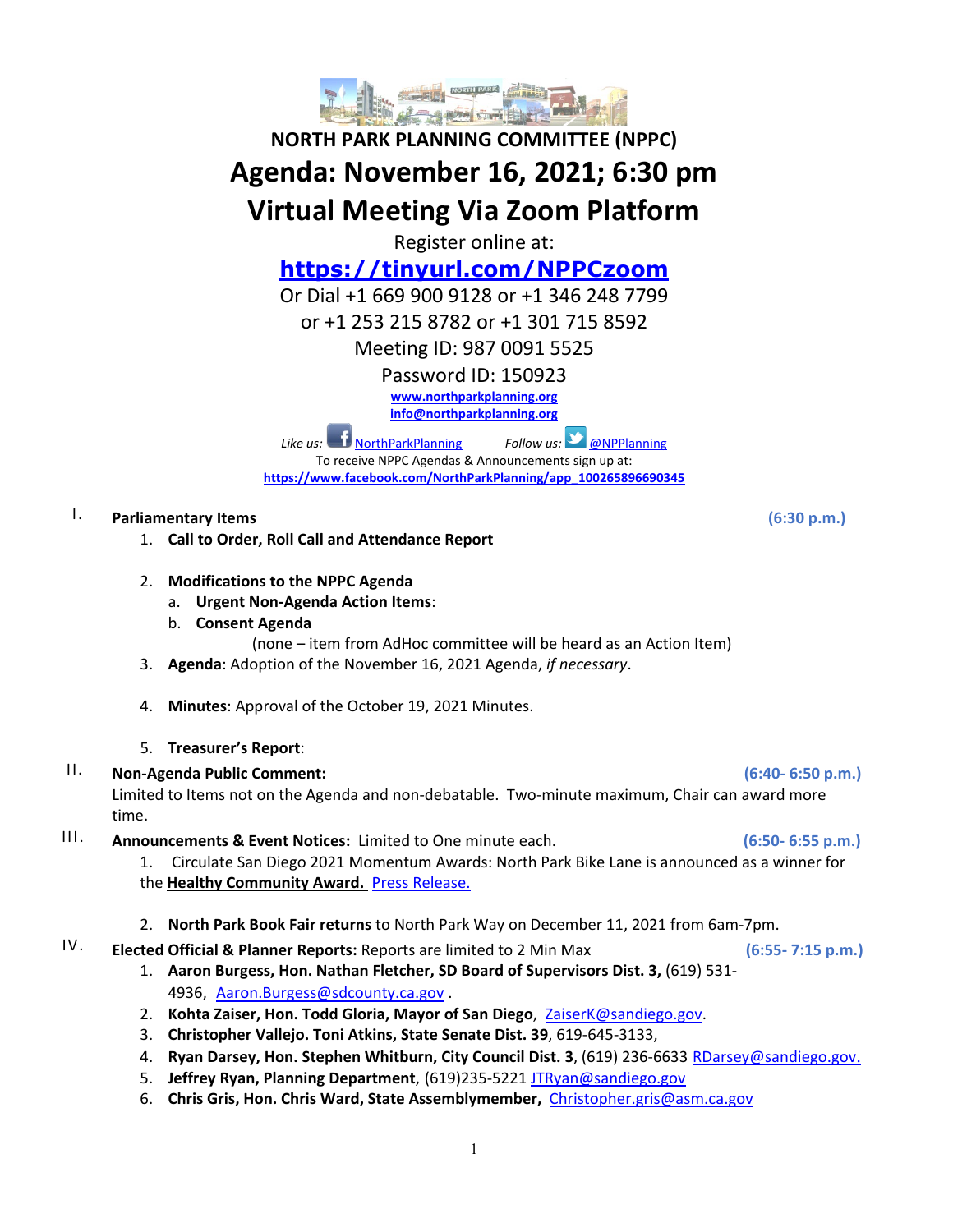## V. **Action Items: (7:15 p.m.)**

#### 1. **Board Election for Vacant Seat**

On the October 19, 2021 General Board Meeting of the North Park Planning Committee, the Board accepted the resignation of Beau Benko due to his change in residency. An election will be held with votes taken by sitting Board Members.

Candidates who have expressed an interest in running for the seat include:

Lynn Elliott Steven Oechel Zaccary Bradt

Other qualified candidates not on this list may nominate themselves on the day of the election as well. Each Candidate will be given 2 minutes to introduce themselves to the board and the community. Public Comment will be taken ahead of the Board's public vote.

#### 2. **Presentation on Ad Hoc Subcommittee bylaws proposal**

The Ad Hoc Subcommittee has worked on preparing a set of amendments to the bylaws to clarify and improve language especially as it relates to elections. The presentation will be led by Matt Stucky and will have contributions from other Ad Hoc Subcommittee members. Presented by: Matt Stuckey, [mstucky@gmail.com](mailto:mstucky@gmail.com)

### VI. **NPPC Reports (8:30 - 8:40 p.m.)**

#### 1. **Chair's Report.**

- 2. **Subcommittee Reports:** : (Limited to Items Not on the Agenda & 5 Min. Max. each)
	- a. Urban Design/Project Review (Tyler Renner, Chair): Next Meeting January 3, 2022, Zoom. (NPPC goes dark in December)
	- b. Public Facilities & Transportation (Arash Kahvazadeh, Chair): Next Meeting January 11, 2022, Zoom. (NPPC goes dark in December)
	- c. Ad Hoc Subcommittee (Matt Stucky, Chair): TBD
- 3. **Liaisons Reports**: Limited to 1 Min. Max per Report
	- a. Balboa Park Committee. Howard Blackson
	- b. Maintenance Assessment District. Matt Stucky.
	- c. North Park Main Street. Steve Billings.
	- d. Adams Avenue Business Association. Ginger Partyka.
	- e. El Cajon Boulevard Business Improvement Assoc. Beau Benko
	- f. North Park Community Association. Peter Hill.
	- g. University Heights Community Association. Tyler Renner
	- h. CPC. Aria Pounaki
- VII. **Future NPPC Meeting Dates & Agenda Items:** Next meeting is Tuesday, January 18, 2022 (NPPC goes dark in December)

## VIII. **Adjournment (9:00 p.m.)**

• **\*\***For more info on any project, enter the SD Development Services PTS number in "Project ID" at <https://opendsd.sandiego.gov/Web/Maps/ApprovalsDiscretionary>

<sup>•</sup> NPPC Agendas are posted in the North Park Main Street window at 3939 Iowa St #2.

<sup>•</sup> To request an agenda in alternative format, a sign language, or oral interpreter, call (619) 236-6405.